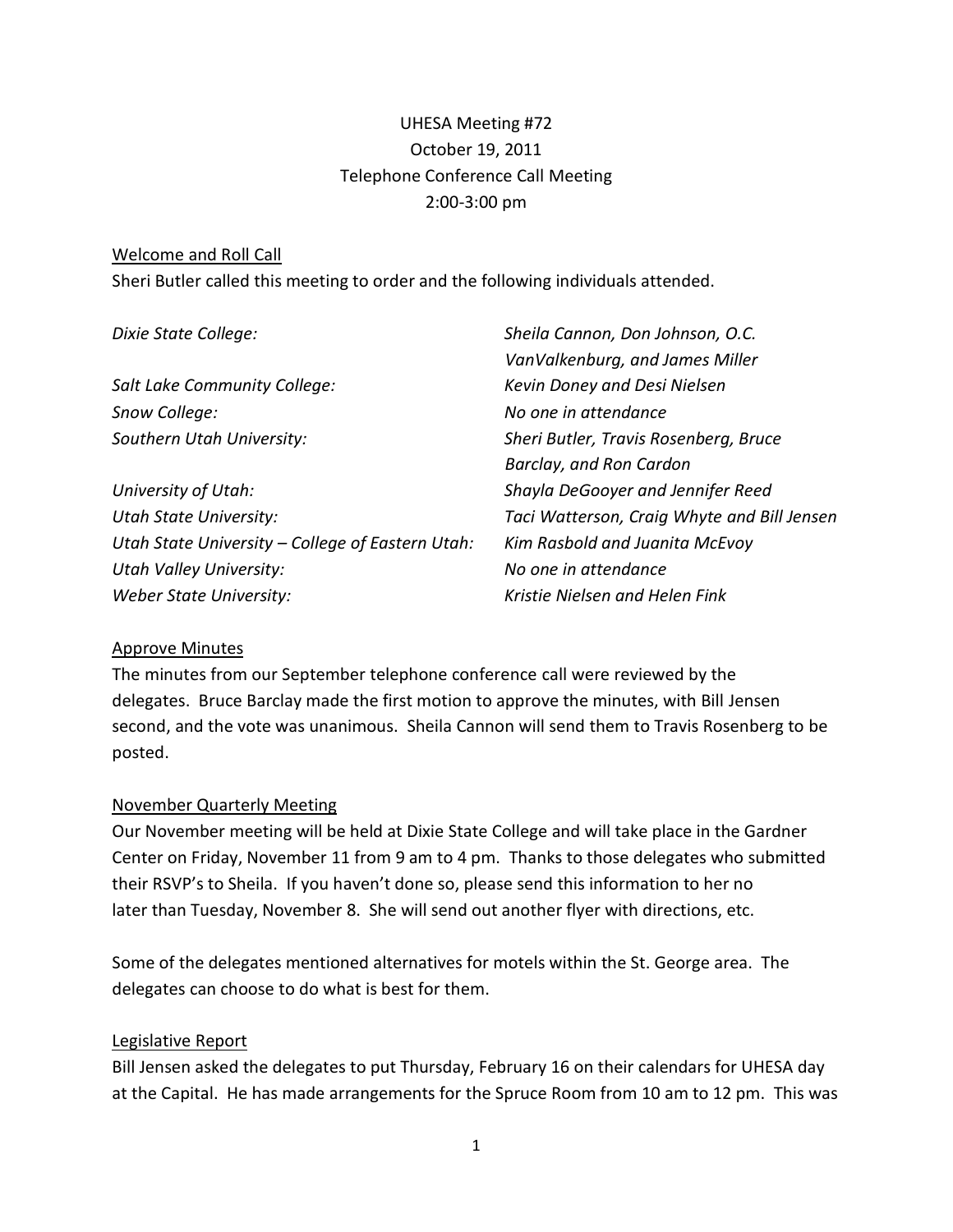the same room that was used last year and it won't cost us anything to reserve it. He mentioned that he would like to have one of our legislative representatives come and speak with us, just as they did last year. Senator Urquhart, the Chair of the Higher Education Appropriation Subcommittee, and Senator Hillyard, Chair of the Executive Appropriations Committee, were mentioned. He will contact one of them.

As far as a letter to present to our legislators in November, we will talk about it at our next meeting and have it sent out by the end of the month.

### Outsourcing University/College Functions

Bill has been asked to serve on a committee at Utah State University (USU) to review the possibility of outsourcing some of their auxiliary services, namely, food services, the bookstore and custodial services. This is being driven by their President because of the state of the university and the costs of providing such services. In the future, he wants to insure that the college will be better off economically. As far as employment, it will mostly affect students who work in food services. Their food costs drain funds. Therefore, Bill asked how many of the universities and colleges are using outsourcing on their campuses. Some of our delegates provided information relating to their schools.

Southern Utah University (SUU) has food services outsourced to Chartwells and it hasn't been a positive thing for them. The price of food and having flexibility with their services is the main issue. The university looked at putting a cafeteria in their library and Chartwells didn't think it was feasible; therefore, they aren't moving forward with this option. The bookstore was looked at and they aren't moving forward with this option either. The University of Utah (U of U) provides food services through Chartwells. Weber State University (WSU) was providing food services on the Ogden campus through Chartwells; however, when their contract ended, they went with Sodexo. The Ogden campus doesn't have any other option but to use their food services; however, the other campuses can do whatever they want.

If Bill has any other questions, he will contact these schools. He appreciated their input.

### Staff Association Organizations

Sheila had some questions regarding the organization of the staff associations throughout the state and after she received responses from each of the schools, she created a table with this information. The delegates reviewed the information and felt that their schools were accurately presented.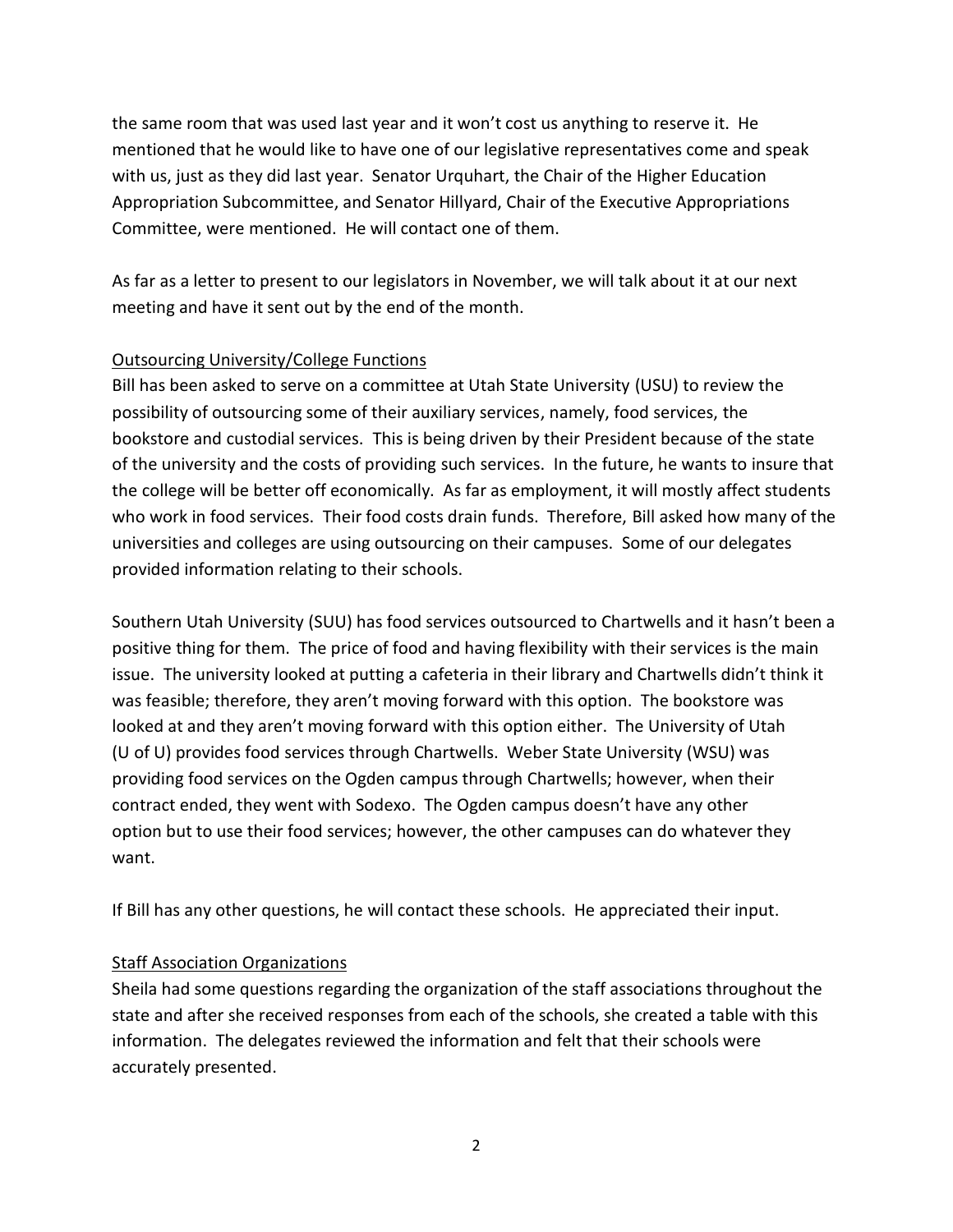### Campus Reports

The following information was from the schools.

- Dixie State College (DSC): The Exempt Staff are promoting the purchasing of Dixie State license plates on campus. Both the Exempt and Non-Exempt Staff are working on a Benefits Fair to be held in the spring. Both associations attended the new employee meeting to reach out for new members. The Non-Exempt (Classified) Staff will hold their general meeting along with a Halloween luncheon on the  $31<sup>st</sup>$ . They will also be in charge of a clothing drive for Christmas for the Children's Justice Center, which is an organization that helps with abused children. Families receiving help do not get any other kind of support from other charitable organizations. Everyone on campus will be invited to participate.
- Salt Lake Community College (SLCC): They will hold a President's Forum at the different campuses. The President will visit with each of them and this will give them a chance to get the word about their organizations. The delegates from each campus will assist them. The purpose is to unite faculty and staff.
- Southern Utah University (SUU): They are currently reviewing their By-laws and Constitution. As they review the information, they have discovered that they aren't living up to what their organization is all about. Therefore, they want the Staff Association to be more active on campus and hope this will help by getting their message out to everyone.
- Utah State University (USU): They recently re-wrote their By-laws and Constitution, which were approved. They have revamped their web site and started a Facebook page.
- Utah State University-Eastern (USU-Eastern): In September, they held their quarterly meeting and had a great turnout, as well as a good time. They also did some employee recognitions, which were great.
- University of Utah (U of U): They also went through their By-laws and Constitution and made changes. On September 29, they had a Staff Recognition Fair and they had over 4200 employees attend. They had pizza, ice cream, games, and gave away prizes. When the Museum of Natural History has its pre-grand opening, they will have a free staff day. They also recently had a free shred day, where employees could bring anything they needed to get shredded. The money that was made off of the amount collected goes to fund staff council scholarships. Last year they made over \$1800.00.
- Weber State University (WSU): They had a combined staff association meeting yesterday and addressed advisory committee and legislative issues. They are looking at holding an appreciation luncheon or ice cream social. The Classified Staff have updated their web site and some of their By-laws. The Professional Staff are creating a video that will be used to get the word out about their association.

This year, it seems that awareness seems to be the biggest issue for all of the schools.